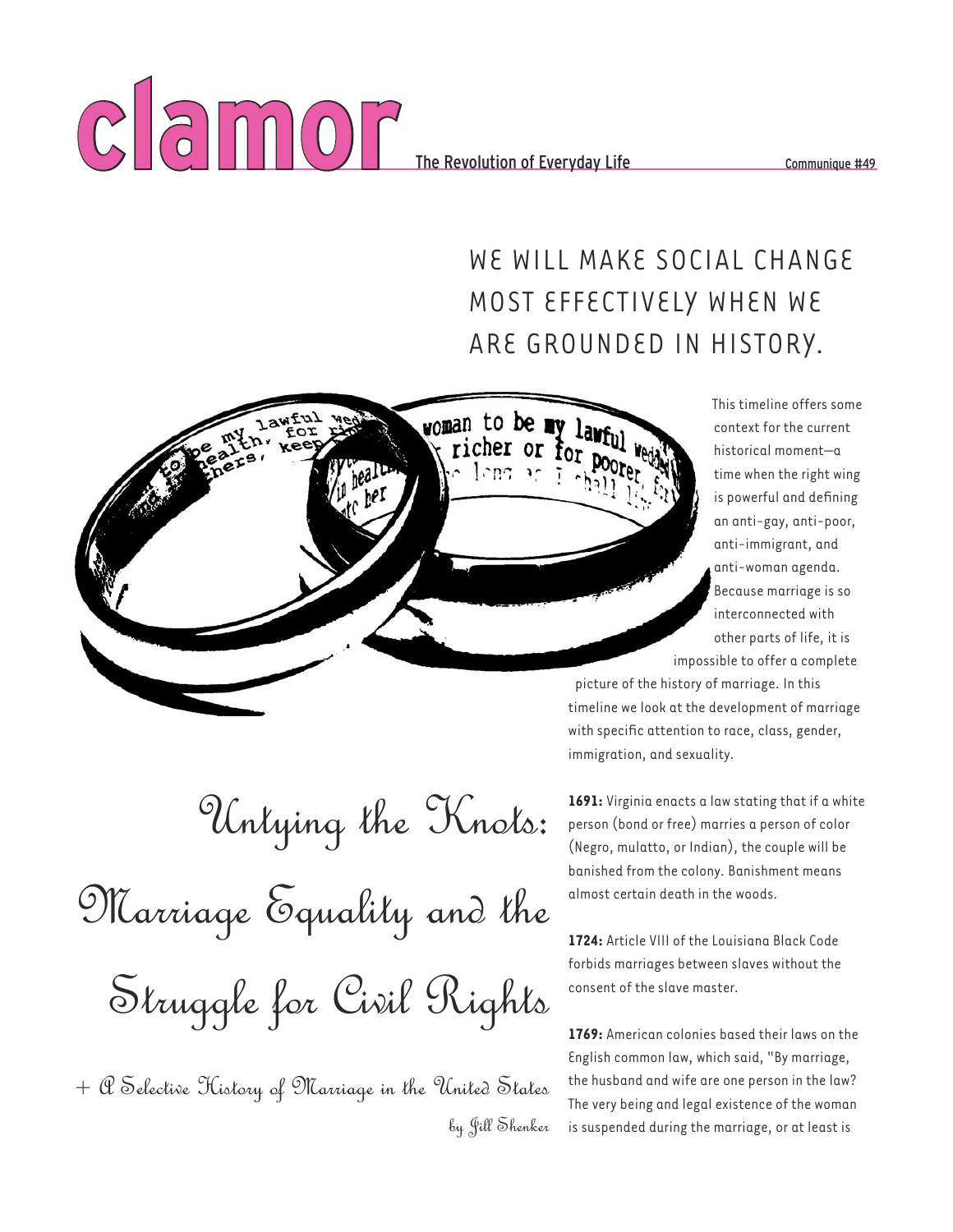incorporated into that of her husband under whose wing and protection she performs everything."

1787: U.S. Constitution signed.

**1839:** The first state (Mississippi) grants women the right to hold property in their own name, with their husbands' permission. By 1900 all states had legislation granting women some control over their property and earnings.

**1855:** In Missouri v. Celia, a Slave, a Black woman is declared to be property without a right to defend herself against a master's act of rape.

**1865:** The Mississippi Black Code prohibits blacks from marrying whites, punishable by life imprisonment.

**1875:** Page Law ends the arrival of Chinese women immigrants based on the fear that Asian immigrants would either begin to form families in the U.S., or that "those who didn't have the protection of a man might become a prostitute."

**1917:** The Immigration Act of 1917 bans all Asian immigration and bans "Psychopaths, Inferiors, and 'people with abnormal sexual instincts" from coming to the U.S. Under this law lesbian and gay immigrants were officially excluded from coming to the U.S. until 1990.

**1918:** New York v. Sanger, allows doctors to advise their married patients about birth control for health purposes. It wasn't until 1965 that all state laws prohibiting the prescription or use of contraceptives by married couples were overturned.

**1920:** "Ladies Agreement" ends the arrival of Japanese and Korean picture brides. European women are also affected—they were banned from entry if they could not show that either a man or a job was available.

**1924:** Immigration Act of 1924 establishes quotas that even more heavily favor Northern and Western European immigrants. Immigration from Asia is banned, including wives and children of Chinese Americans.

**1948:** Perez v. Sharp, California Supreme Court becomes first state high court to declare a ban on interracial marriage unconstitutional. In 1967 the U.S. Supreme Court, in Loving vs. Virginia, overturns all state bans on interracial marriage, declaring that the "freedom to marry" belongs to all Americans.

**1965:** Immigration Act eliminates race, creed, and nationality quotas as basis for admission to the U.S.. The act stressed family reunification and awarded 3⁄4 of immigration slots to relatives. "Family" is based on strictly heterosexual and nuclear ties. Law explicitly bans lesbians and gays as "sexual deviates."

**1969:** California adopts the nation's first "no fault" divorce law, allowing divorce by mutual consent.

**Early 70s:** Development of the current religious right movement

**1973:** First battered women's shelter opens.

**1980:** INS announces new policy on homosexuality: If an immigrant admitted that s/he was homosexual to an INS inspector, s/he is excluded from entering the U.S. If a homosexual person denied that s/he was homosexual, but was later found out, s/he could be deported for perjury.

**1981:** Kirchberg v. Feenstra, overturns state laws designating a husband "head and master" with unilateral control of property owned jointly with his wife.

**1990-96:** A series of articles were published in LGBT and mainstream journals advocating for marriage of same-sex couples to become a national priority in LGBT organizing. The authors of these articles were gay conservative white men who saw marriage as a way to make the LGBT community more "respectable."

**1990:** Congress repeals ban on gay and lesbian immigration by removing homosexuality as a reason to disqualify foreigners from immigrating, or even visiting the U.S.

**1993:** All fifty states have revised laws to include marital rape.

PASS THIS ON TO A FRIEND! Communiques are an e-mail supplement to Clamor Magazine's bimonthly coverage of politics, culture, media and life. We hope that you will enjoy receiving regular, great articles featuring articles too time-sensitive to wait for print. As always, you can subscribe to Clamor at www.clamormagazine.org/subscribe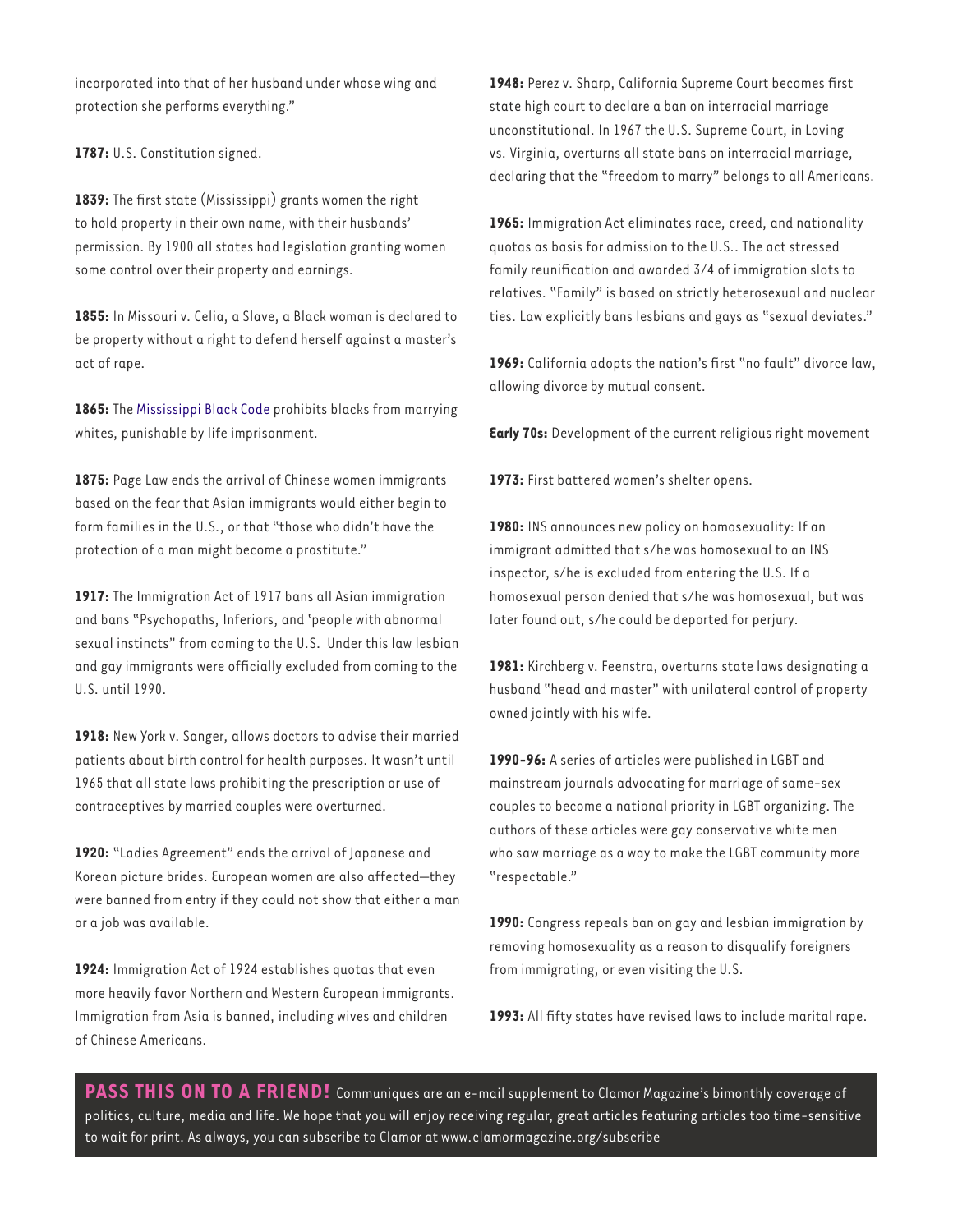**1993:** Hawaii Supreme Court rules that prohibiting same-sex couples from marrying may violate Hawaii Constitution's ban on sex discrimination and can only be upheld if prohibition is justified by a compelling reason- in 1996 no compelling reason is found. In 1998, before the HI Supreme Court can issue a final ruling, the voters amend the state Constitution to allow state legislature to restrict marriage to men and women only. Hawaii couples' lawsuit comes to an end.

**1994:** Gays and lesbians qualify as a particular social group for purposes of US asylum law.

**1996:** the Personal Responsibility and Work Opportunity Reconciliation Act (PRWORA) was the first federal law to explicitly promote marriage and encourage the formation of two-parent [heterosexual] families.

**1996:** Defense of Marriage Act (DOMA) (a) defines marriage under federal law as exclusively heterosexual (between one man and one woman); and (b) declares that states are not required to recognize same sex marriages performed in other states.

**1998:** Arizona passed Covenant Marriage legislation, under which heterosexual couples promise to stay married for life and renounce their legal right to a no-fault divorce. Florida became the first state to mandate high school seniors to take a marriage and relationship skills course before graduation through the Florida Marriage Preparation and Preservation Act.

**1998:** In May, Alaska trial court rules that choosing a marital partner is a fundamental right and can't be interfered with by the State absent a compelling reason. In November of that same year, voters amend Alaska Constitution to require that all marriages be between a man and a woman, effectively ending Alaska couples' lawsuit.

**1999:** Vermont Supreme Court rules that same-sex couples are entitled, under the Vermont Constitution, to all of the protections and benefits provided through marriage. In 2000, Vermont legislature passes and Vermont Governor signs a law creating civil unions for same-sex couples, giving these couples all the rights and benefits of marriage under Vermont law but not marriage licenses.

**2000:** Arizona passed a Marriage Initiative that allocates \$1 million Temporary Assistance for Needy Families (TANF-welfare) for marriage skills courses provided by community-based organizations (often churches).

**March 2000:** Oklahoma Governor announced a \$10 million plan to encourage marriage and reduce divorce. Other states continue to follow this example and in 2004 Congress will vote on whether or not to include "marriage promotion programs" in welfare reform nationally.

**2001:** Gay and lesbian couples from Massachusetts file state court lawsuit seeking the right to marry. On Nov. 18, 2003 in Goodridge v. Department of Public Health, the Massachusetts Supreme Court holds that barring an individual from the protections, benefits, and obligations of civil marriage solely because that person would marry a person of the same sex violates the Massachusetts Constitution. Marriage licenses first issued to same-sex couples in MA on May 17, 2004.

**April 2001:** Last chance for persons who entered the U.S. without being inspected by an INS officer, who have ever been unlawfully employed in the U.S. or who failed to always maintain lawful status in the U.S. to apply for an adjustment of their status in the U.S. Since 2001 these people must leave the U.S. for 3-10 years to be eligible to get permanent residency or citizenship even if they have a spouse or close relative who is a permanent resident or citizen in the U.S.

**June 26, 2002:** Seven New Jersey lesbian and gay couples sue in New Jersey state court and demand their constitutional right to marry.

**2003:** Lawrence v. Texas, the U.S. Supreme Court strikes down last remaining anti-gay sodomy laws in Texas and other states.

**2003-2004:** The Federal Marriage Amendment (FMA) is a proposed amendment to the U.S. Constitution that would deny marriage rights for same-sex couples. This Amendment would add the following two sentences to our Constitution: "Marriage in the United States shall consist only of the union of a man and a woman." "Neither this Constitution or the constitution of any state, nor state or federal law, shall be construed to require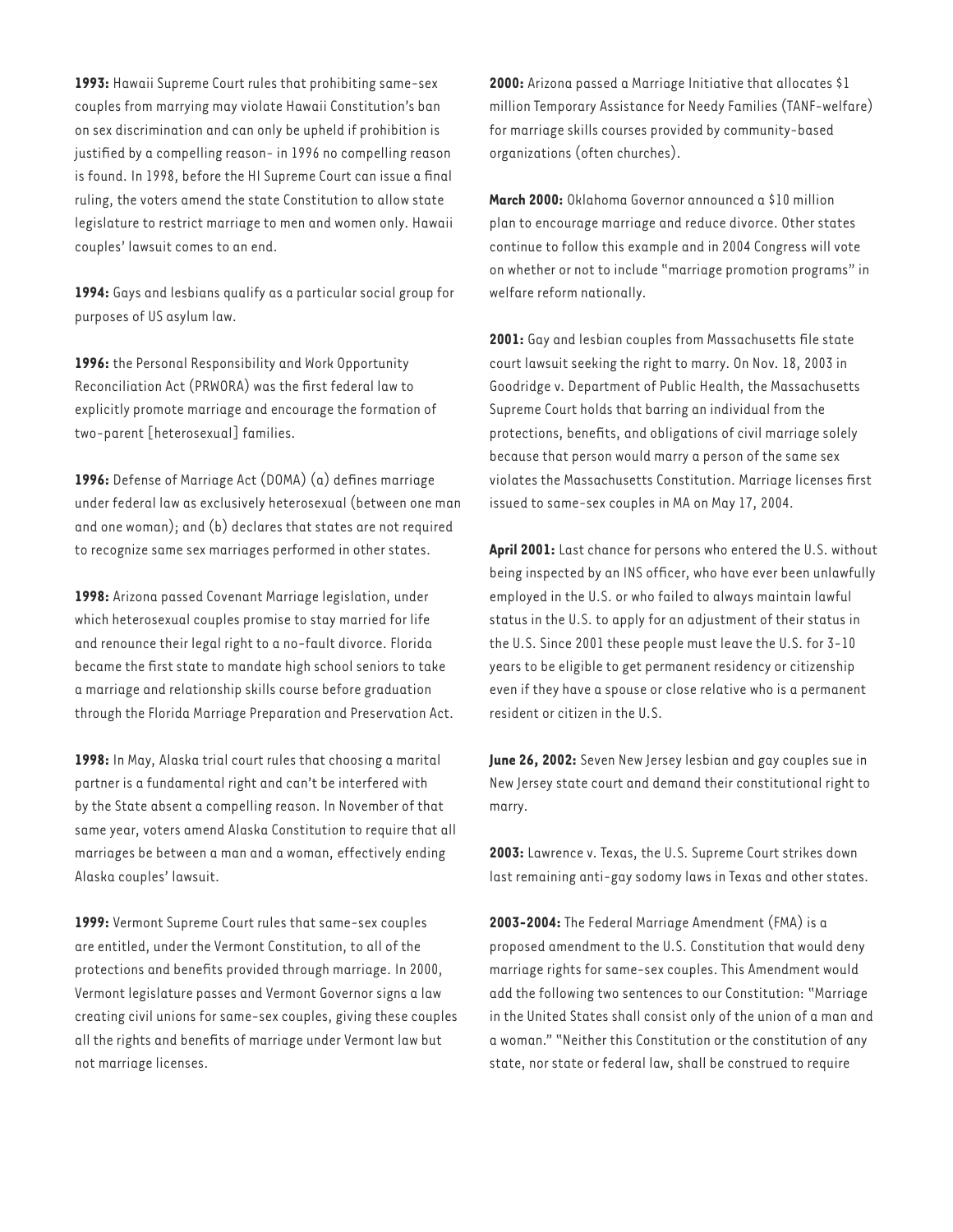### that marital status or the legal incidents thereof be conferred upon unmarried couples or groups."

Sources:

Beyond Gay Marriage, 1999, Michael Warner. Challenging White Supremacy Workshops timeline of "Racism and the Rise of the Right": www.cwsworkshop.org

Civil Rights: A Chronology, http://virtual.clemson.edu/groups/womenstudies/ ws301/cvlrttab.htm

Lambda Legal Defense and Education Fund: http://www.lambdalegal.org/cgi-bin/ iowa/documents/record?record=1067

National Black Justice Coalition, Timeline on Blacks and Marriage Equality: www.nbjcoalition.org

National Network for Immigration and Refugee Rights, BRIDGE (Building a Race and Immigration Dialogue in the Global Era) Curriculum: www.nnirr.org

Timeline of Legal History of Women in the United States, http://www.legacy98.org/ timeline.html

\* This timeline was compiled for Just For Us, a publication of COLAGE (Children of Lesbians and Gays Everywhere), in connection with the "Bringing the Message Home" campaign to lobby against the Federal Marriage Amendment between Mother's Day and Father's Day, www.colage.org, (415) 861-5437, jill@colage.org. Jill Shenker is an organizer, arts activist, and political educator with COLAGE as well as the San Francisco Day Labor Program and Women's Collective of La Raza Centro Legal.

# **LIKE WHAT YOU SEE HERE?**

Subscribe to **clamor**  and get a lot more!



Go to **www.clamormagazine.org/subscribe** ...or we can bill you for a subscription using the form below. Full Name Address City, State/Province, Zip Email (print off and send to: P.O. Box 20128 / Toledo, OH / 43610 / USA)

Article by Jill Shenker\* for Just For Us, a publication of COLAGE (Children of Lesbians and Gays Everywhere), www.colage.org

While conservatives are coordinated in their assault on queers, people of color, women, low-income people, and immigrants, many of us under attack are divided, in part because we have learned and internalized the prejudice, mistrust, and hatred that the rightwing preaches. Though it is tempting to rally for access to certain rights and privileges in the fight for marriage equality, we will fail to build a successful civil rights movement if we do not include an analysis of the ways the institution of marriage is used to further marginalize already oppressed communities. We need to wage our struggle with a long-term vision that ensures healthcare, economic stability, and social recognition are available for everyone, regardless of national identity, economic status, sexual identity, or marital status.

#### **Immigration, Families, and Marriage**

Throughout U.S. history, immigration policy has reflected racism, sexism, and homophobia in our society. (See A Selective History of Marriage in the United States below.) With restrictive immigration legislation passed in 1996 and the upsurge in antiimmigrant sentiment after 9/11, it has become increasingly difficult for undocumented immigrants to gain legal status in the U.S. If someone who has failed to always maintain lawful status in the U.S. wants to marry or be with a family member who is a citizen, they must leave the country for three to ten years before being eligible for a green card visa that recognizes their marriage.

For queer immigrants, the situation is even worse. Current immigration policy only recognizes heterosexual spouses while other committed partnerships go unrecognized – and delegitimized. Transsexual immigrants often face challenges in obtaining documents from their home country that reflect their gender identity, resulting in enormous, sometimes insurmountable, difficulties with U.S. immigration. These policies have devastating effects: families are separated and forced to break up, people endure emotional distress, and queers who are forced to return to homophobic countries may face harassment, torture, or even death. Both the refusal to recognize marriages with undocumented immigrants and the discrimination against queers and same-sex couples stem from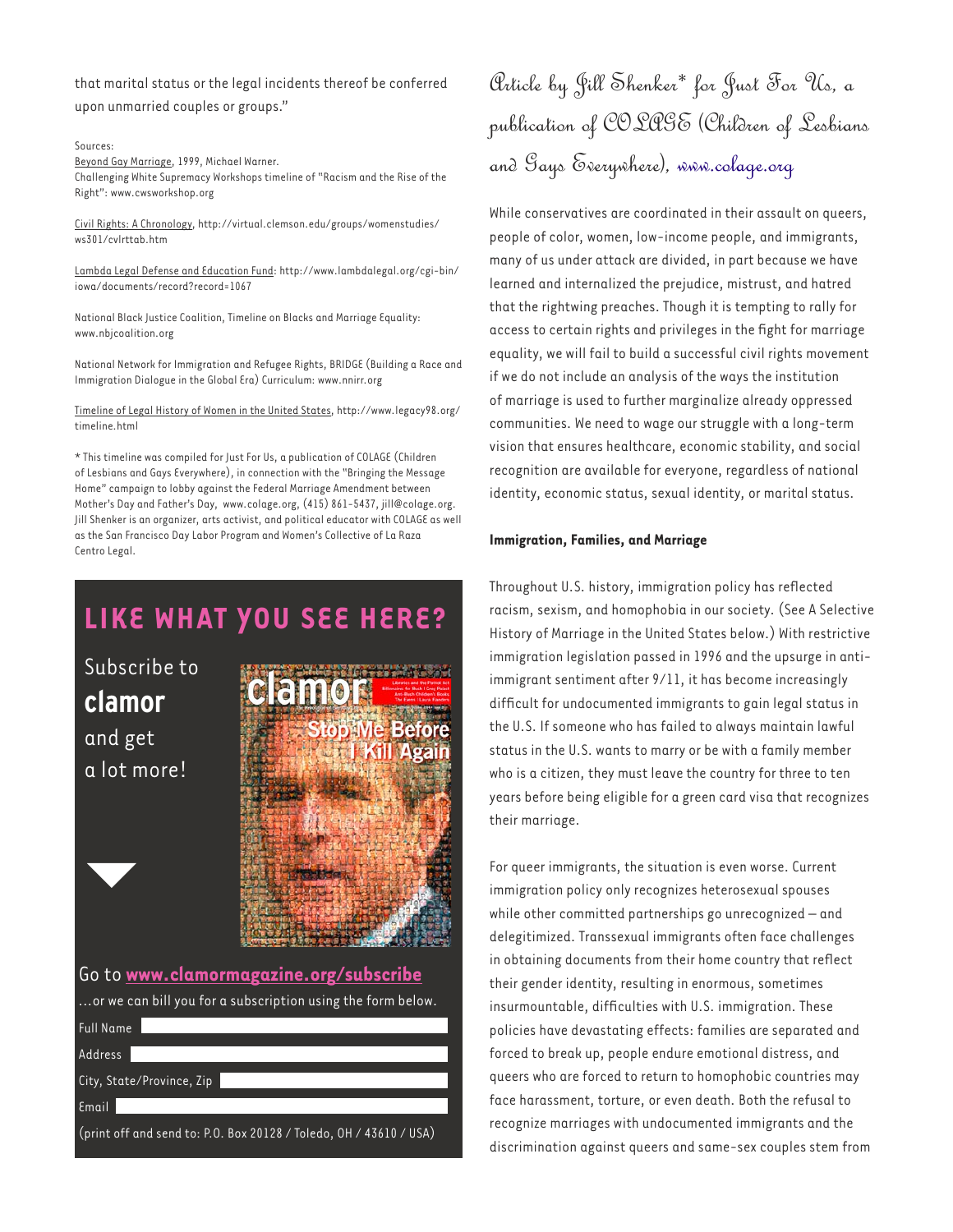a fear of difference and a desire to keep certain privileges for some while denying them to others.

#### **Women, Welfare, and Marriage**

While conservative government officials fight against marriage rights for same-sex couples, they are campaigning for welfare reform programs that coerce low-income women on welfare into marriage. The Bush Administration's latest round of welfare reform proposals recommend spending \$300 million per year on "marriage promotion programs" such as marriage education classes for adults and in schools; financial incentives for single mothers on welfare to get married; abstinence-until-marriage education; and covenant marriage programs developed by the Christian fundamentalist movement, which make it more difficult for those in troubled marriages to divorce. Many states have already implemented some of these measures. Queer women on welfare who live in states with cash incentives for those who marry are placed in a difficult situation: either deny their sexuality and marry a man, or be open about their sexuality and forfeit needed welfare bonuses that are only given to women who participate in marriage programs.

Both the ban on marriage of LGBT couples and the promotion of marriage as a way out of poverty for poor women reinforce the myth that the only valid family is one with a powerful man and a dependent wife and children. To emphasize this ideology, the radical right has changed the language in welfare policy from "single-parent families" to "father-absent households" and "never-formed families," phrases also used to denigrate LGBT families. We should not reinforce the widespread but problematic belief that state-sanctioned marriage makes a relationship more worthy of recognition and rights than other intimate or familial relationships.

#### **Queers, Family, and Marriage**

According to the General Accounting office of Congress, there are 1,138 benefits, rights, and privileges contingent on or related to marital status. Some of the most widely known include access to healthcare through a partner's or parent's insurance, ability to see a loved one in intensive care, inheritance rights, and second-parent adoption rights. These benefits ought to be available to people in intimate relationships regardless of their marital status, not conditional upon it. Others are about familial commitments

and responsibilities. For children of queer parents these protections are critically important. For example, if a child of LGBT parents gets in an accident, it's impossible to ensure that their non-biological/non-adoptive parent will be allowed to visit them in intensive care or make decisions about their care. These children may not be able to get health coverage on the insurance policy of their non-biological/non-adoptive parents' policy. Many children of LGBT parents express that marriage would offer social recognition of their families, without which they face marginalization and, frequently, harassment. Ordinary activities like making a family tree in school or filling out a form can make a child feel like their family is invisible and invalid. Often, when their family is visible, it is shunned and ridiculed, not only by peers, but also by adults in their lives.

Conservatives have made anti-gay initiatives central to their national organizing over the last decade, and it has taken its toll. In addition to the proposed Federal Marriage Amendment, there are 19 states with state constitutional amendments proposed to define marriage as between one man and one woman. These efforts come on the heels of a right wing campaign that has won Defense of Marriage Amendments\*\* in 38 states since 1996, making a federal constitutional amendment more possible since it would have to be ratified by 38 states. Conservatives claim that marriage of same-sex couples is a violation of the sacred institution of marriage, and they use children to justify it. In fact, their campaign to deny marriage equality is harming millions of children, putting caring relationships at risk, and invalidating families.

The strength of the LGBT community lies in our diversity: we are everywhere, in every community. We include families who want to get married (and those who do not), immigrants struggling to be united, and people dealing with poverty and oppressive state policies everyday. Our struggle for civil rights is about more than the right to marry. All families that are about love, respect, and caring are valid no matter what the configuration. Fighting poverty isn't about "getting a man," but instead about living wages, access to education, and affordable childcare and healthcare. Our country is built on the hard work of immigrants and the strength of diverse communities. The most successful defense against the attacks on our civil rights is to recognize the connections between our struggles and our different communities. As the LGBT movement works for marriage equality, we need to also fight for the rights of immigrant